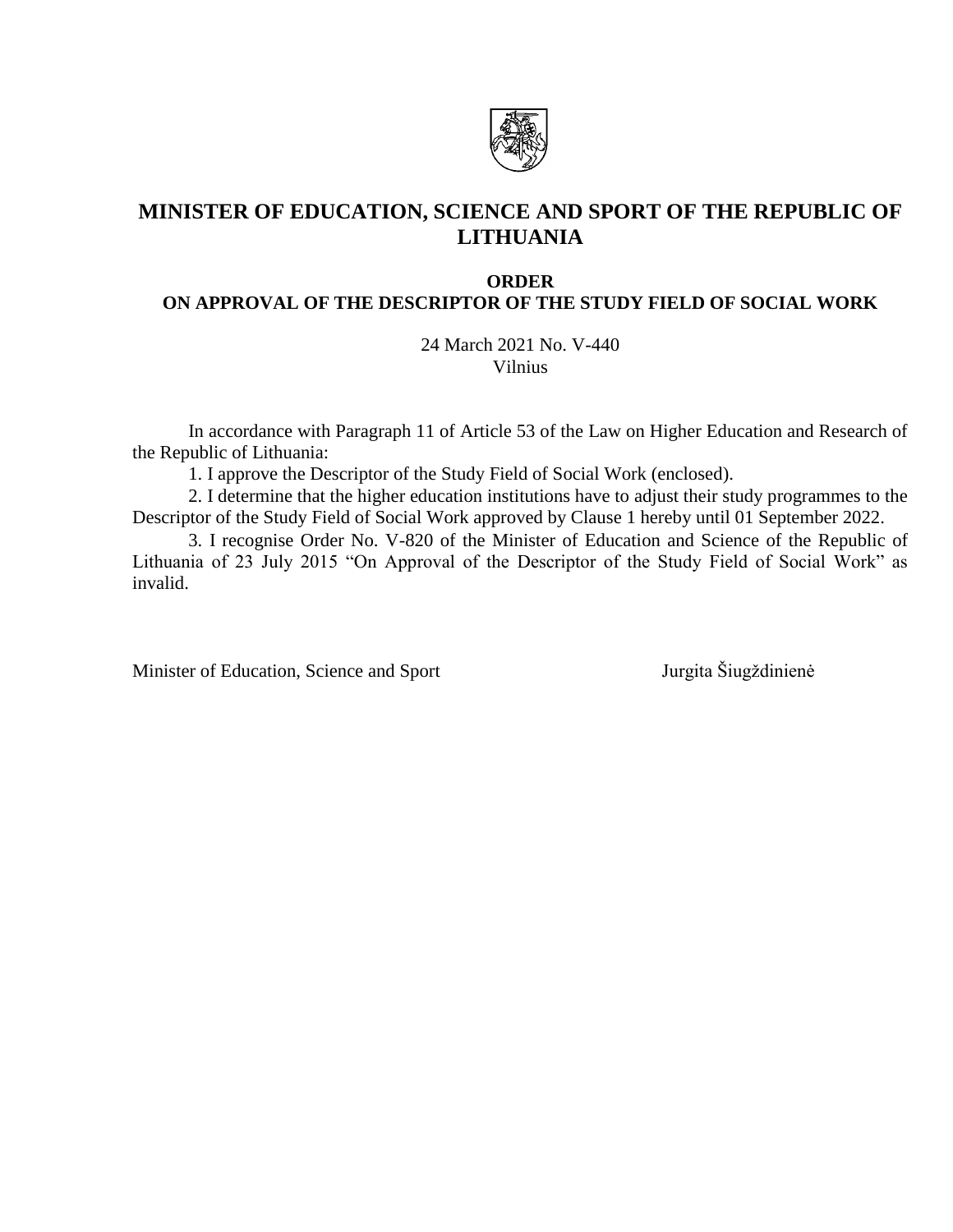#### APPROVED

by Order No. V-440 of the Minister of Education, Science and Sport of the Republic of Lithuania of 24 March 2021

### **DESCRIPTOR OF THE STUDY FIELD OF SOCIAL WORK**

# **CHAPTER I GENERAL PROVISIONS**

1. The Descriptor of the Study Field of Social Work (hereinafter – Descriptor) regulates the special requirements for the study programmes in the study field of social work (J04) that belongs to the group of study fields of social sciences (J). The Descriptor regulates the study field of social work (hereinafter – field of social work) in the scope not covered by the General Requirements for the Studies approved by Order No. V-1168 of the Minister of Education and Science of the Republic of Lithuania of 30 December 2016 "On approval of the General Requirements for the Studies."

2. The Descriptor was prepared in consideration to the Law on Social Services of the Republic of Lithuania, Order No. A1-92 of the Minister of Social Security and Labour of the Republic of Lithuania of 5 April 2006 "On Approval of the Descriptor of Procedure of the Professional Competence Improvement of Employees in the Field of Social Sciences and the Descriptor of the Certification Procedure of Social Workers", Order No. A1-141 of the Minister of Social Security and Labour of the Republic of Lithuania of 29 March 2018 "On Approval of the Descriptor of Case Management Procedure", Order No. A1-487 of the Minister of Social Security and Labour of the Republic of Lithuania of 13 October 2014 "On Approval of the List of Jobs for Employees in the Field of Social Sciences", Order No. V1-135 of the Director of the Qualifications and Vocational Education and Training Development Centre of 2 July 2019 "On Approval of Professional Standard in the Sector of Social Services", the Global Work Definition approved by the General Assembly of the International Federation of Social Workers (IFSW) and the International Association of Schools of Social Work (IASSW) (https://www.ifsw.org/what-is-social-work/global-definition-of-social-work) in 2014, and the Global Standards for Social Work Education and Training (https://www.ifsw.org/global-standards-forsocial-work-education-and-training/; https://www.ifsw.org/global-social-work-statement-of-ethicalprinciples/).

3. The Descriptor shall be applied to the college and university studies of the first cycle and the second cycle in the study field of social work (hereinafter – field of social work) conducted as fulltime or part-time studies.

4. There are no special requirements established in the Descriptor for the structure of study programmes.

5. There are no special requirements established in the Descriptor for the persons, who want to be admitted to the study programmes of social work.

6. Upon completion of the studies in the field of social work, the professional bachelor's or bachelor's /master's degree in social sciences that is in conformity with the sixth/seventh level of the Lithuanian Qualifications Framework and the European Qualifications Framework for lifelong learning, and first/second cycles of the Framework for Qualifications of the European Higher Education Area attested by the diploma of professional bachelor or bachelor's/ master's degree and the diploma's supplement issued by the higher education institution are awarded.

7. The purpose of the study field of social work is to prepare the specialists of social work, who would be able to practice social work at micro-, meso- and macrolevels: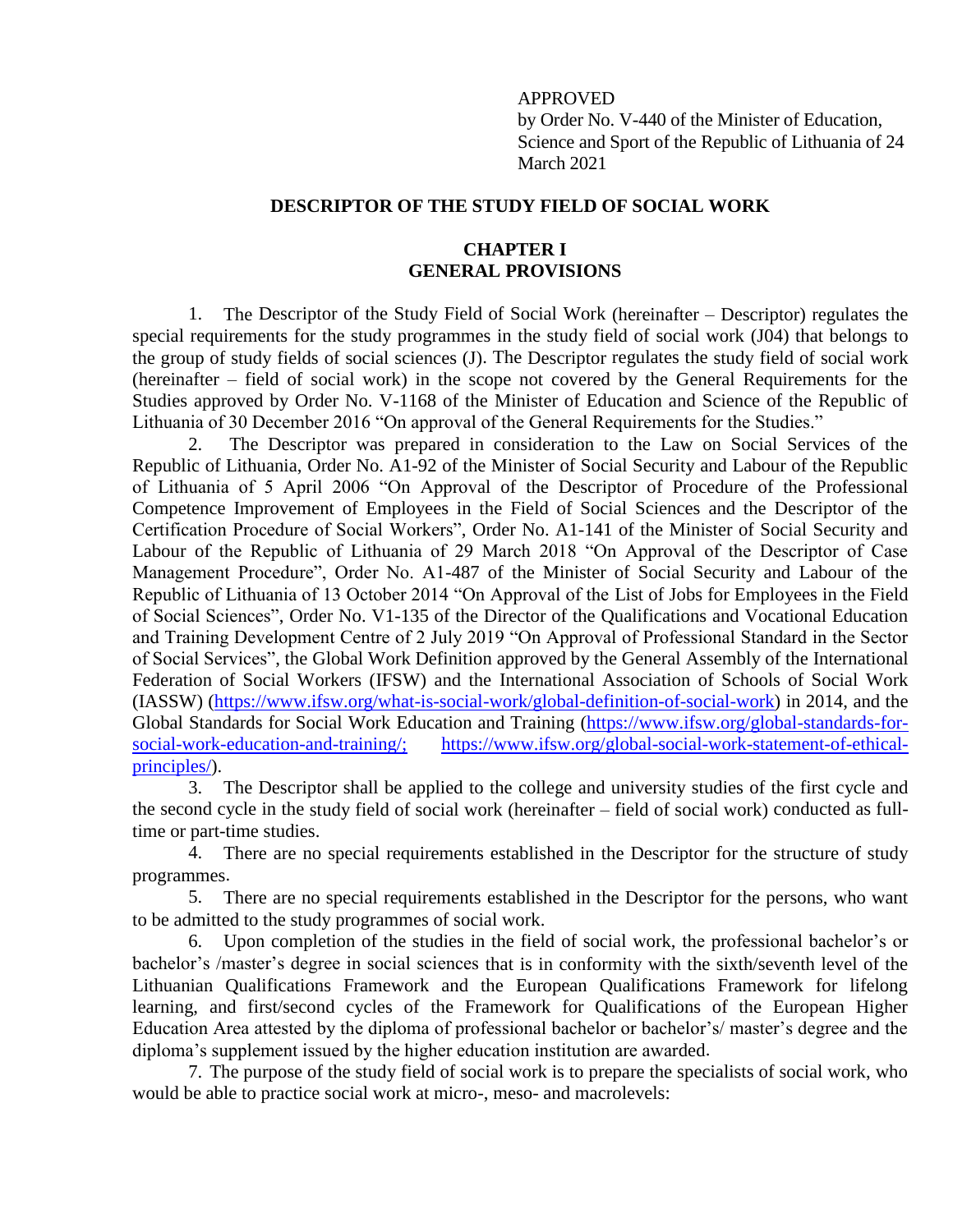7.1. the social work of microlevel is directed to individuals and families. It includes such activities as psychosocial consulting of families and/or individuals, mediation, case management, etc.;

7.2. the social work of mesolevel is directed to neighbourhood, small groups and institutions (organisations). It covers such activities as leadership, service administration, service organisation, and coordination. In some cases (for example, in the case of case management), the intervention of social work covers micro- and mesolevels;

7.3. the social work of macrolevel is directed to communities and systems and is focused on social changes, planning and development of social policy. It covers such activities as community planning, community organisation, community development, advocation, impact on social policy, etc.

### **CHAPTER II CONCEPT AND SCOPE OF THE STUDY FIELD**

8. The Descriptor provides the general guidelines, how to achieve the learning outcomes of the study programmes of social work, and defines the most important aspects of the Lithuanian and international practice in the studies of social work.

9. Social work is defined as a profession that enables individuals, families, groups, communities and society to solve their interrelation and social problems through inducement of social changes and improvement of life quality, solidarity and social justice. In order to overcome the life challenges, to create welfare and to assure human rights, social work mobilises humans and structures. The profession is based on the theories and context of social work, social sciences and humanities, and applies a unique system of knowledge, skills and values, in pursuit of harmonious interaction between human and his/her environment.

10. Social work covers a wide scope of interdisciplinary theoretical and practical knowledge, so when the content of the studies is defined, not only the international and national researches in the field of social work or examples of foreign good practice should be used, but also the discussions with stakeholders and other interested parties should be conducted. The peculiarity of the study programme's profile is formed by historical, political, economic, social, cultural, demographic and other factors, the resulting needs in the social area, and the priorities defined in the Lithuanian and the European Union's strategic documents. New knowledge, technologies and ideas that may affect modern and future development of science and practice of social work should be also included into the modelling strategy of the programme's content.

11. With regard to Global Standards for Social Work Education and Training, the following elements should be reflected in the study programmes of the field of social work of the first and second cycles:

11.1. the theoretical area of the social work profession that covers theories of social work, social welfare and other social theories, variety of analysis of social problems and individual situations, critical thinking, empowering strategies, etc;

11.2. the area of the methods of social work profession that covers social work interventions of different levels, process of social work and its constituents;

11.3. knowledge, application, etc. of field research methodology of social work profession;

11.4. professionalisation of social work that covers preparation of the practician, who would think critically and reflect practical activities, who would be able to apply the acquired theoretical knowledge in practice and to act as a leader;

11.5. the paradigm of social work profession that covers the principles assuring ethics, social justice and human rights.

12. The graduates of the study programmes of the field of social work may work in the areas of social security, education, health, law enforcement, other areas, in non-governmental, public or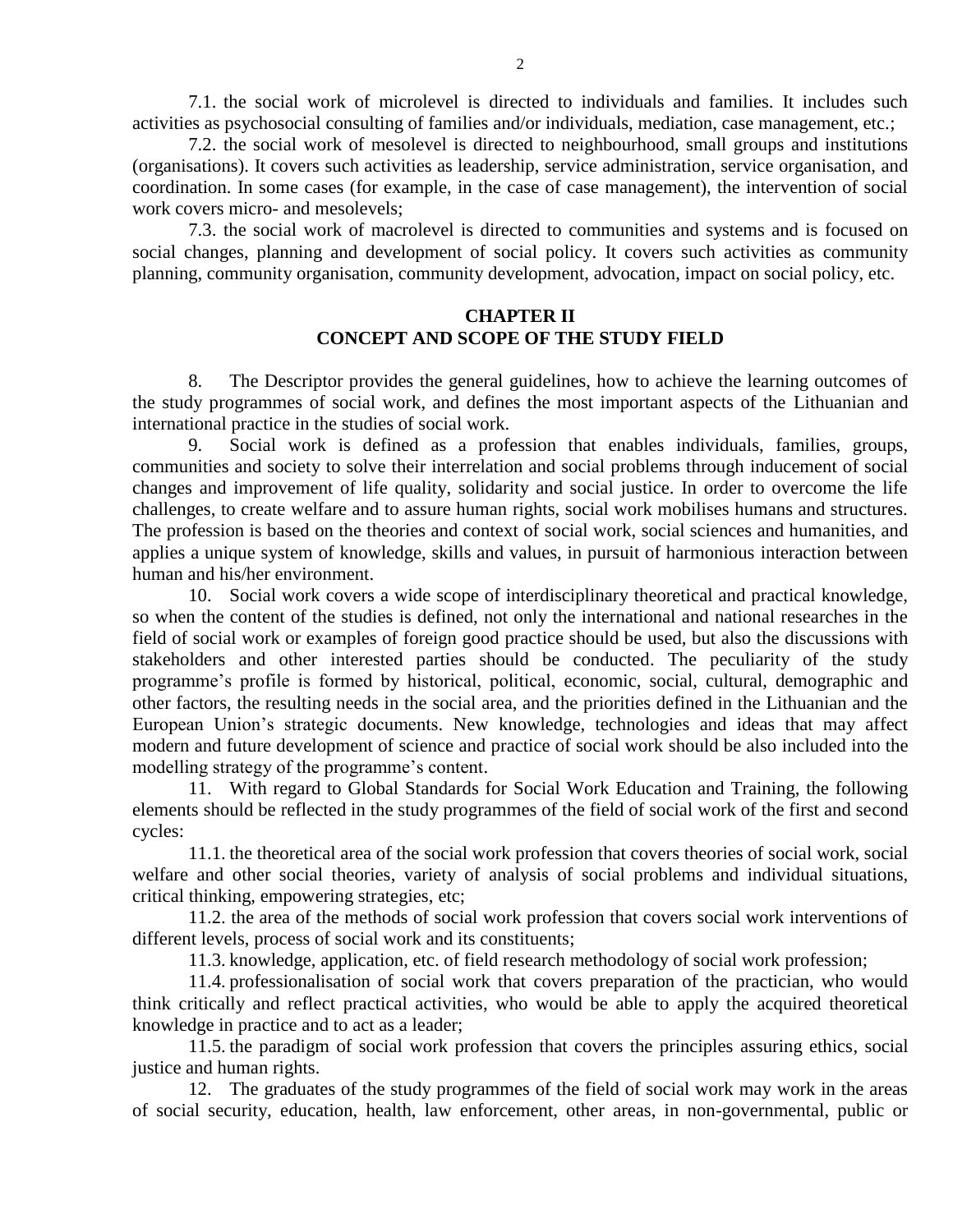private sectors. Social work is performed on the levels of an individual, family, group, community and society.

13. Upon completion of the college studies in the field of social work, the graduates will be able to continue the studies in the second cycle in accordance with the requirements established by the university. Upon completion of the studies of the second cycle in the field of social work, the graduates will be able to continue the studies in the third cycle.

14. The national and international field researches of social work profession are important for formulation of the aimed learning outcomes of the study programme. The training of social work professionals is related to the needs of the labour market and society. It is important that the study programmes would create preconditions for further development of the social work profession.

## **CHAPTER III GENERAL AND SPECIAL LEARNING OUTCOMES**

15. The studies in the field of social work have to create conditions for integration of knowledge, skills and values. While studying the study programme in the field of social work, the student develops the personal, social, applied research and special abilities that will be needed to provide social services to the individual, group or community, to develop, administer and manage the social services, to initiate the changes in social policy and other related political areas, and to improve continuously own profession.

16. The learning outcomes in the field of social work are distinguished with regard to the Global Standards for Social Work Education and Training, where it is stressed that critical understanding of how socio-structural inadequacies, discrimination, oppression, and social, political, environmental and economic injustices impact human participation in society. The focus is on the interaction between the social, psychological, educational, structural and cultural factors that form the human development and behaviour, expand the social welfare policy and social work practice.

17. The professional activities of the specialists prepared in the study programmes in the field of social work are based on totality of knowledge, skills and values; however, the profiles of the specialists with the degrees of professional bachelor, bachelor and master differ a lot:

17.1. the college studies are more directed to training of the competences needed for the field of social work. The specialists of social work are trained in the course of these studies for practical social work in various institutions providing social services and in communities;

17.2. the university studies of the first cycle are directed to theoretical training and top-level professional skills. The social work specialists are trained for work in broader practical scope of social work; they will be aiming at positive social changes in the individual, group or community, and they will be performing the functions that need deeper (universal) knowledge in social work and universal theoretical training;

17.3. the studies of the second cycle are intended to get ready for performance of independent scientific work that needs scientific knowledge, analytical skills, and advanced professional competences in social work. The professional activities of the trained social work specialists are based on development of the latest expert knowledge, innovative social work methods and their application in practice, understanding of social policy, coordination of social help activities, leadership competences, and supervision or readiness for academic work.

18. Upon completion of the college studies, the following learning outcomes have to be achieved:

18.1. knowledge, its application. The person:

18.1.1. knows the theory and methods of social work, evolution of social work profession in the country, theories about the human behaviour and its changes, social problems and their expression in the social environment, principles of professional ethics, methodology of applied researches, human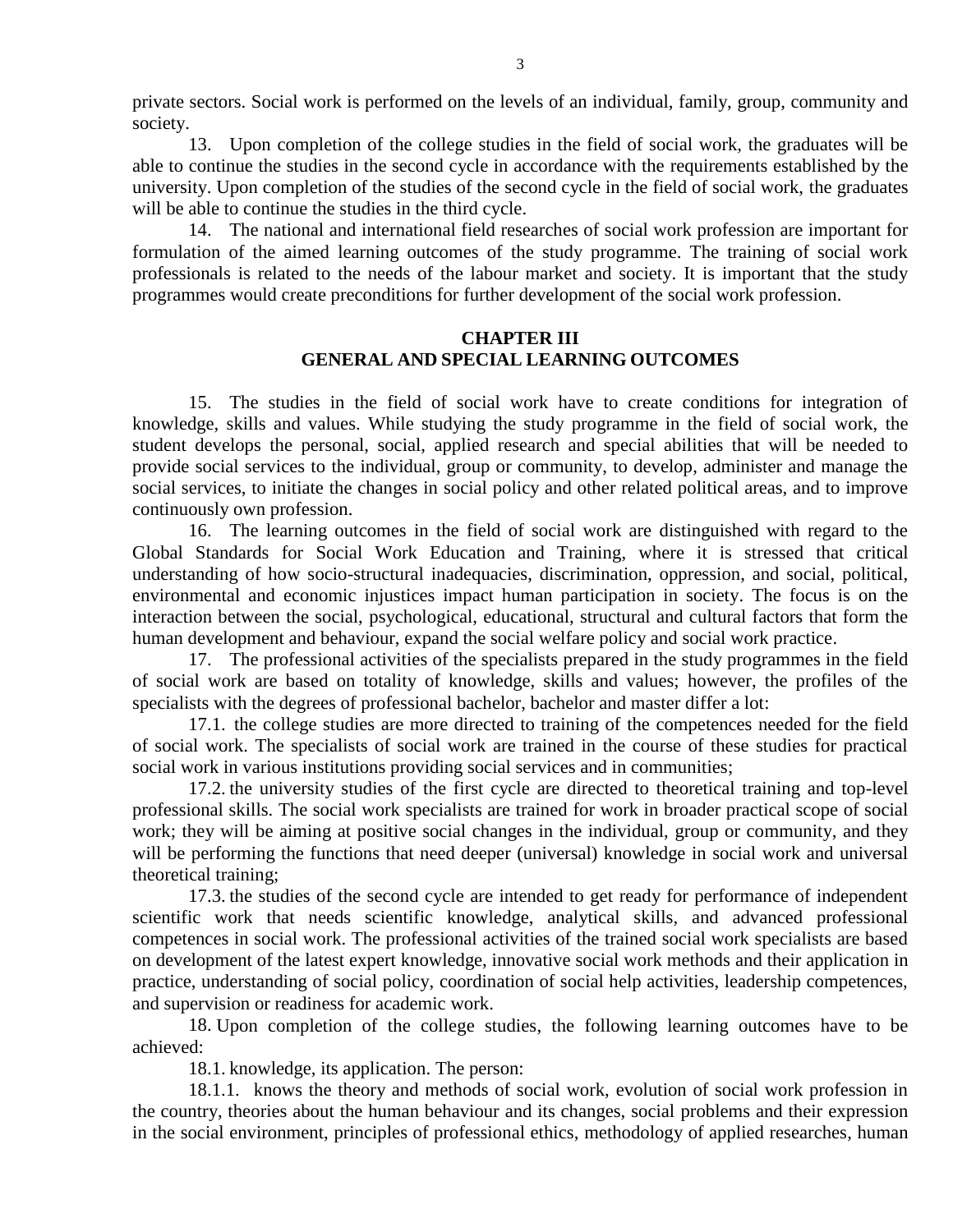rights and social justice, national social policy, organisation of social work, interprofessional cooperation, information, communication and assistance technologies and principles of sustainable development, and applies this knowledge in order to determine the need for social services, to provide social services to clients, and to conduct the applied researches;

18.1.2. knows the basics of humanities, social and other sciences, and applies them when providing social services to the clients;

18.2. research skills. The person:

18.2.1. performs the practice-oriented applied researches of social work and interprets their results within the contexts of the activities of institutions providing certain social services and within the context of social policy;

18.2.2. applies the results of applied researches for solution of certain social problems, development of professional activities and introduction of social work innovations;

18.3. special abilities. The person:

18.3.1. recognises, analyses and evaluates the needs and strengths of the individual, family, group, or community (hereinafter – client), acts in compliance with the normative legal acts and the institution's documents, trains the person's social, hygienic and work skills, forecasts possible appearance of social problems in the community, plans, provides and documents social problems and assesses their impact on the client, applies various methods of social work in order to create the relations with the client based on mutual trust, represents the clients' rights and interests using the internal and external resources, motivates and empowers the client for self-aid;

18.3.2. prepares and implements the plans for help to the client, social projects on the levels of the institution, regional and national levels, distributes the resources properly, and assesses the effectiveness of social services and programmes;

18.3.3. cooperates with the representatives of various institutions, organises and provides social services in order to empower the clients, hence contributing to the social welfare;

18.3.4. analyses and explains the impact of social policy on consolidation of human rights and reduction of social isolation;

18.3.5. follows the principles of social justice, human rights, values of social work and professional ethic in the practical work, and provides insights, how to improve their implementation;

18.4. social abilities. The person:

18.4.1. communicates and cooperates effectively with the clients, colleagues, team members and other specialists, politicians, press, scientists, follows the principles of mutual respect, understanding and agreement, as well as ethical norms;

18.4.2. expresses own thoughts orally and in writing smoothly and suggestively, communicates effectively in the professional environment and community in the Lithuanian and foreign languages;

18.4.3. discusses relevant professional issues in order to develop and strengthen the social work profession;

18.5. personal abilities. The person:

18.5.1. reflects, analyses and assesses critically own professional activities and understands the importance of life-long learning;

18.5.2. makes independent decisions when it is necessary to act in the defined situation, and applies the professional knowledge;

18.5.3. collects and systemises information from national and international sources, uses the information, communication and assistance technologies, and handles the confidential information responsibly;

18.5.4. endeavours at learning and improving own personality, improves professional qualification, spreads good practice, and creates an image of social work profession;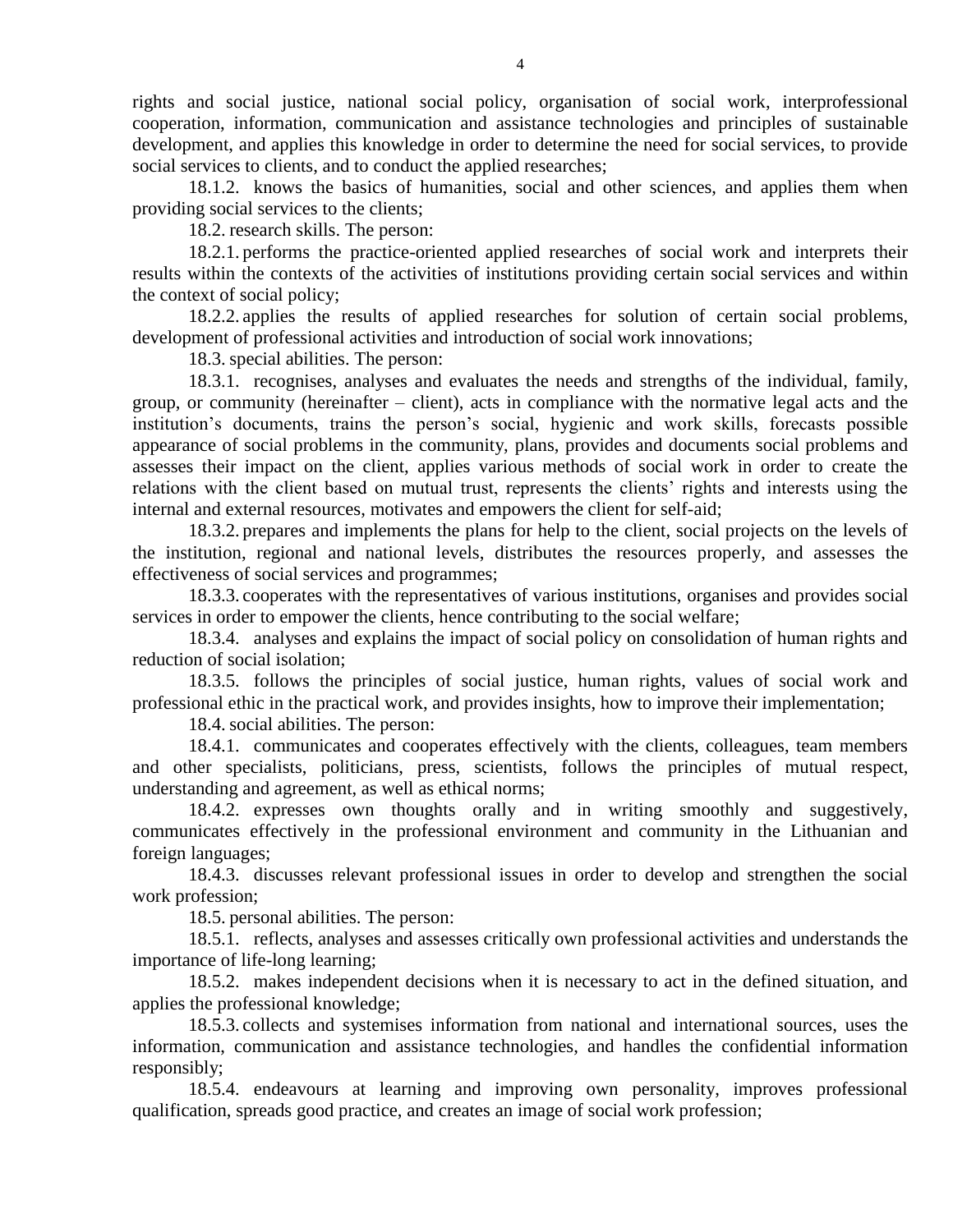19. Upon completion of the university studies of the first cycle, the following learning outcomes have to be achieved:

19.1. knowledge, its application. The person:

19.1.1. analyses critically and systemically and applies the latest knowledge of the theory and methods of social work, evolution of social work profession, theories about the human behaviour and its changes, social problems and their expression in the multicultural environment, ethical principles, various methodologies of applied researches, human rights and social justice, national and international social policy, management of social work, interprofessional and inter-sector cooperation, social development and welfare of society, information, communication and assistance technologies and principles of sustainable development, in the practice of social work with an individual, family, group, community, and organisation;

19.1.2. knows the theories of humanities, social and other sciences, and applies them in practice of social work or in the course of researches, hence inducing social cohesion and empowering of people;

19.2. research skills. The person:

19.2.1. performs independently the researches directed to development of practice of social work and interprets their results within the context of social work and social policy;

19.2.2. applies the research results to assess the need for complex social services, demand for social services, to model solution of social problems, and to develop professional activities through introduction of innovative social services;

19.3. special abilities. The person:

19.3.1. evaluates the client's situation systematically, selects and applies the solution or other appropriate model, how to solve the client's problem, applies various methods of social work and help strategies, advocates the client's rights and interests, and applies networking with the help of internal and environmental resources, selects and applies various empowering strategies;

19.3.2. prepares and contributes to implementation of the plans, programmes and projects of social services, evaluates quality of provided social services and efficiency of social work;

19.3.3. coordinates the activities and cooperates with the representatives of various institutions and interest groups, organises social help and endeavours at social changes;

19.3.4. analyses systematically and critically the models of national and foreign social policy, recognises its impact on consolidation of human rights and reduction of social isolation, and makes suggestions, how to improve social policy;

19.3.5. follows the principles of social justice, social responsibility and human rights, values and ethics of social work in practice, and provides insights, how to improve their implementation;

19.4. social abilities. The person:

19.4.1. communicates and cooperates effectively with the clients, colleagues, politicians, press, scientists, exchanges the information necessary for effective process of social work and qualitative interpersonal interaction in the professional work; is able to work in team, to initiate and organise the team work;

19.4.2. expresses own thoughts orally and in writing smoothly and suggestively, communicates effectively in the professional environment and community in the Lithuanian and foreign languages;

19.4.3. suggests innovations in practical activities and adjusts to new situations;

19.4.4. discusses relevant professional issues in the professional and interdisciplinary environment, participates in public discourse using correct professional terms in the Lithuanian and foreign language; assumes responsibility for development and strengthening of social work profession;

19.5. personal abilities. The person:

19.5.1. assesses critically own and colleagues' professional practice, reflects systematically own professional growth, and understands the importance of life-long learning;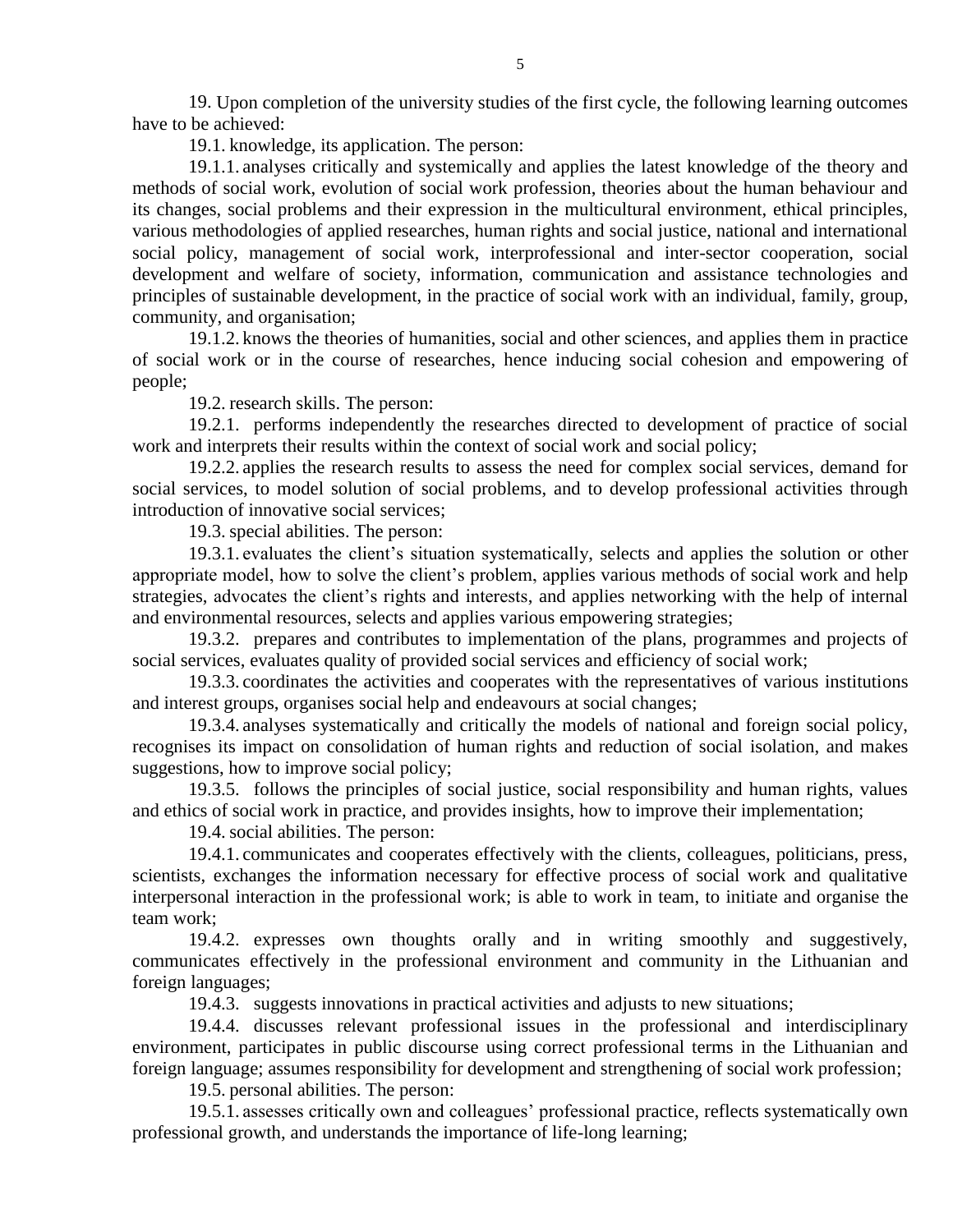19.5.2. makes independent decisions in difficult situations, has self-confidence, and is studying continuously;

19.5.3. finds and uses the national and international sources of information, uses the information, communication and assistance technologies, and handles the confidential information responsibly;

19.5.4. creates an image of social work profession and takes care about the profession's status.

20. Upon completion of the university studies of the second cycle, the following learning outcomes have to be achieved;

20.1. knowledge, its application. The person:

20.1.1. applies creatively the latest knowledge of the theory and methods of social work, global evolution of social work profession, theories about the human behaviour and its changes, social problems and their expression in the multicultural environment, ethical principles, various methodologies of scientific researches, human rights and social justice, national and international social policy, management of social institutions, changes and diversity, cooperation, social development and welfare of society, information, communication and assistance technologies and principles of sustainable development, in the practice of social work and scientific researches;

20.1.2. creates new social work knowledge;

20.1.3. applies the theories of humanities, social and other sciences in practice of social work or in the course of researches, hence consolidating and developing own profession;

20.2. research skills. The person:

20.2.1. initiates, organises, and performs independently the researches directed to various groups of social work clients and their groups, methods of social work, practical culture and ethics, processes of practical work, management of social organisations, social policy, etc., and interprets their results in the interdisciplinary approach, taking national and international perspective into consideration;

20.2.2. applies the research results to model solution of social problems, to develop professional activities through creation and introduction of innovations, and contributes to development of sustainable social policy;

20.2.3. analyses systematically, compares and evaluates critically the foreign experience in creation of social welfare and organisation of social work, searches for the best solutions under the always changing, undefined and complex conditions;

20.3. special abilities. The person:

20.3.1. organises, coordinates, implements and evaluates the social help process and its results, applies the specialised methods of social work, therapy, social help strategies, instils innovations, acts in compliance with the interdisciplinary approach, international experience, and research results;

20.3.2. creates strategic plans, how to develop social services, programmes and projects of prevention of social problems, supervises their implementation, evaluates quality and efficiency of social help, initiates and instils innovations;

20.3.3. coordinates the activities, cooperates on the national and international level, develops the cooperation models between the departments and institutions when the social help is organised and its effectiveness and importance to the individual, family, community and social welfare are substantiated;

20.3.4. assesses critically the strategies of different social policy models used to solve the social problems, applies the holistic approach to evaluate the impact of social policy measures on reduction of poverty and social isolation and harmonious development of society, and initiates the changes in social policy;

20.3.5.follows the values and ethics of social work to observe and assess the implementation of the principles of human rights, social justice and social responsibility in the organisation, community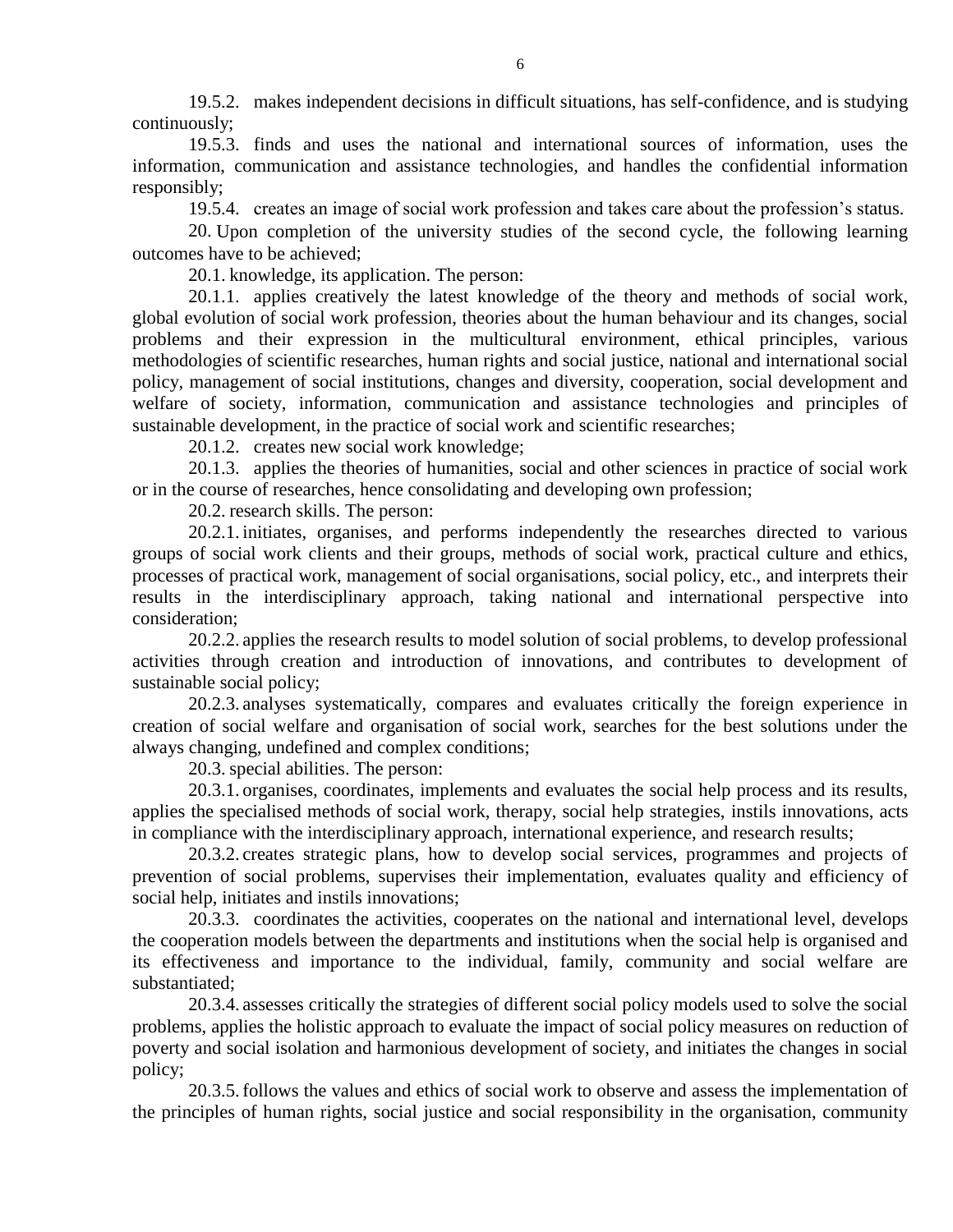and while forming the social policy, and gives recommendations, how to improve the implementation of the aforementioned principles;

20.4. social abilities. The person:

20.4.1. communicates and cooperates effectively with the clients, colleagues, politicians, press, scientists, is able to work in team, organises the team work and creates the atmosphere of team work, and demonstrates the leadership skills assuming he social responsibility;

20.4.2. expresses own thoughts orally and in writing smoothly and suggestively in the Lithuanian and foreign languages, participates in the discussions when representing own work, organisation or profession in public space;

20.4.3. discusses relevant issues of theory and practice of social work in the professional and interdisciplinary environment, on the national and international levels, and uses the scientific researches and practical experience as arguments;

20.5. personal abilities. The person:

20.5.1. assesses critically own and colleagues' professional practice, social processes in the society, reflects systematically own professional growth, and assumes responsibility for own and other persons' professional development;

20.5.2. makes independent decisions in difficult and undefined situations;

20.5.3. assesses critically and uses responsibly the national and international sources of information, the latest information, communication and assistance technologies, and confidential information;

20.5.4. creates an image of social work profession, and takes care about the profession's status and significance in the society;

20.5.5. takes care about learning of own personality, its development, professional excellence, and forms personal style of work.

## **CHAPTER IV TEACHING, LEARNING AND ASSESSMENT**

21. Teaching has to be based on the content of the latest achievements in the studied field and to safeguard the possibility for the students to train their critical thinking, to improve the reflective skills based on the cooperation perspective, to encourage to reconsider the values, to recognise the tensions arising in the process of studies and practical work, and to learn to control them.

22. Studying should help the students to gain the professional motivation of social work, to form the professional identity, to create opportunities for the students to achieve the aimed learning outcomes of social work through actualisation of the harmony and relation between theory and practice; and to encourage the objective of life-long learning.

23. The didactic conception of teaching and studying has to cover a flexible application of various study methods while searching for integrated didactic solutions and helping the students to acquire experience-based knowledge that would link training, practice and personal development. It is recommended to apply a model of reflective training in the study process, where the student's experience and knowledge would interact with the newly acquired ones, and where the study process would be followed by reflexions and supervisions (practical seminars), while linking the autonomous learning with responsibility for achievement of the learning outcomes.

24. The selection of the teaching and learning methods has to assure the possibilities to train (acquire) the competences in the study field chosen by the student. The active, individualised and diverse teaching and learning methods should be applied in the studies of social work:

24.1. The gnoseological methods are directed to development of cognitive skills and conveyance of knowledge (conveyance of cognition and knowledge through academic practice), perception of knowledge (narrative, conversation, illustration, demonstration, observation, learning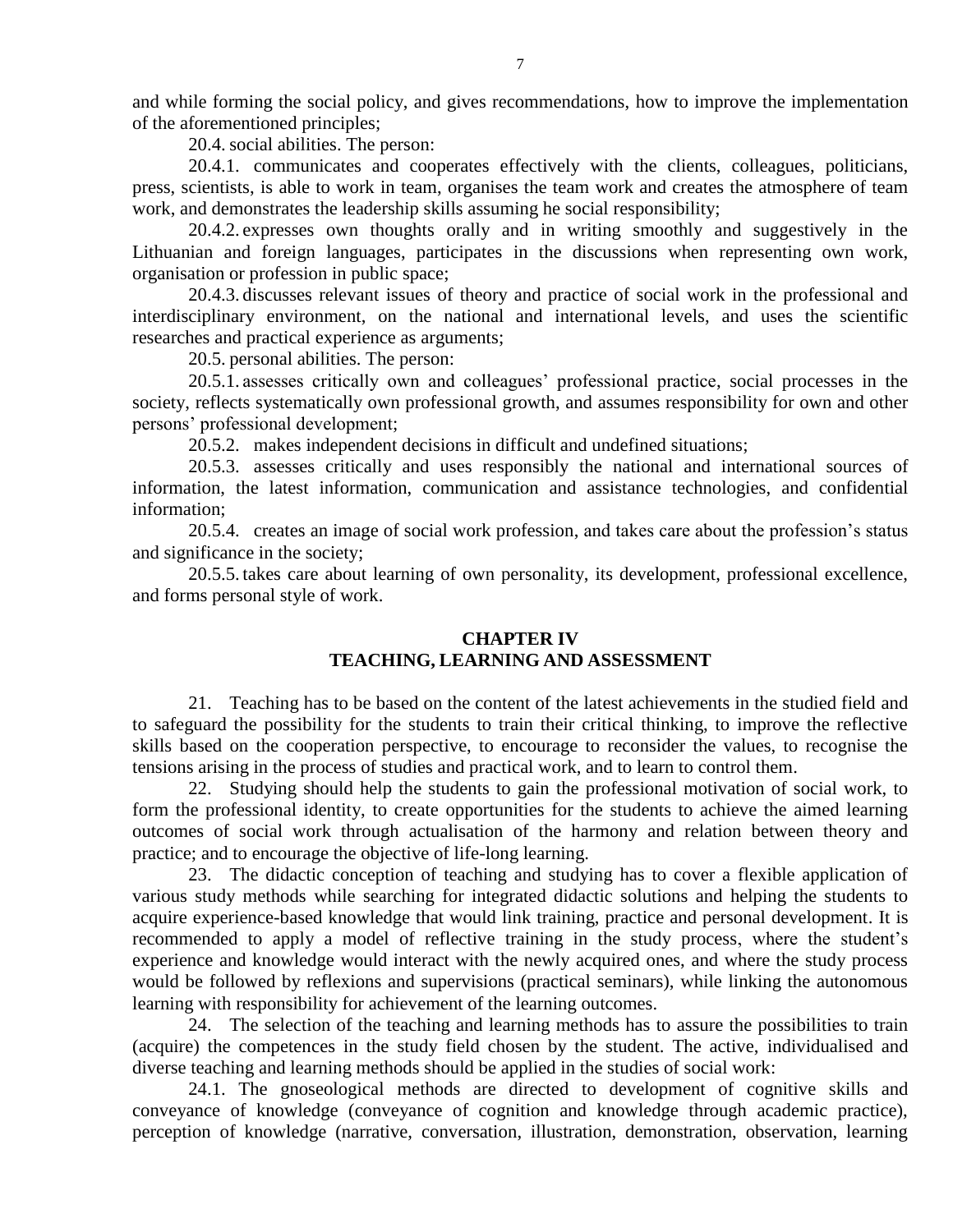through cooperation, situation modelling, integration of expertise of personal experience). These methods may be implemented in the course of theoretical sessions.

24.2. The habituating methods are directed to development of special, social and personal abilities (discussion, researches, individual or group works (projects), imitation, brainstorming). These methods may be implemented through workshops and seminars in small groups.

24.3. The methods stimulating independent studies (folder (portfolio), reflexion (self-reflexion, reflexion after reflexion), case analysis, problem solution, imitation, learning games, learning by teaching others, learning from experience, supervision (practical seminar), individual search for problem solution, control, and self-control methods.

24.4. The methods of exploratory character (search for information, reflexion, information analysis and synthesis, performance analysis, application of particular research method, data interpretation, etc.) have to be used as a ground for independent studies.

24.5. The control and self-control methods guarantee a feedback on professional preparation to the teacher and students. These methods enable the student to perform more thorough applied researches described in the course and final works (projects).

25. The studies have to be linked to scientific researches and their dissemination through scientific-practical seminars, researches performed by students in the practical training institutions (participation in the institution's projects, preparation of the final works (projects), presentation of the results of final works (projects) in the places of practical training, and joint publications and reports of the students, teachers and practicians in the scientific conferences.

26. The studies have to assure preparation of future social workers, who would satisfy the needs of the changing society and labour market; training of the reflective skills in the study programmes creates a possibility to develop the link between the theory and the practice (theoretical courses supplemented by workshops, supervisions (practical seminars) or reflexions intended to consolidate the feedback, and integration of the expert knowledge based on personal experience); and to spread good practice (the students make public presentations of the performed projects in the conferences and places of practical training, give suggestions, how to organise professional practical training for students, and report the professional expectations and achievements; the graduates share their professional experience, make suggestions, how to improve the study process; the professional social workers and other stakeholders take part in the discussions about improvement of the content of professional practical training of the students and conformity of its quality with the needs of the labour market).

27. The assessment system has to cover diverse assessment methods enabling to observe the student's professional and personal growth, achievements with regard to the aimed outcomes, and to assess the theoretical knowledge and practical skills in the coherent mode. An important aspect of the assessment system are assessment criteria and their thorough and substantiated preparation.

28. In order to assure active work of the students in the course of the entire semester, the ability to apply theoretical knowledge in practice, and objective evaluation of the learning outcomes, it is recommended to apply a cumulative assessment. When the assessment criteria are formulated, the threshold criteria are defined that describe the minimum compulsory learning outcome to be evaluated positively.

29. The feedback between all the participants of the teaching and learning process provides an opportunity to create a creative environment for studies, to analyse and consider continuously the effectiveness of cooperation in the teaching and learning process (in the lecture hall and in the place of practical training), and to foresee the perspective of the studies' improvement. In order to monitor the quality of the studies and to encourage the natural desire of the students to learn, the feedback and reflexion are very important as they enable the student to self-assess own learning achievements.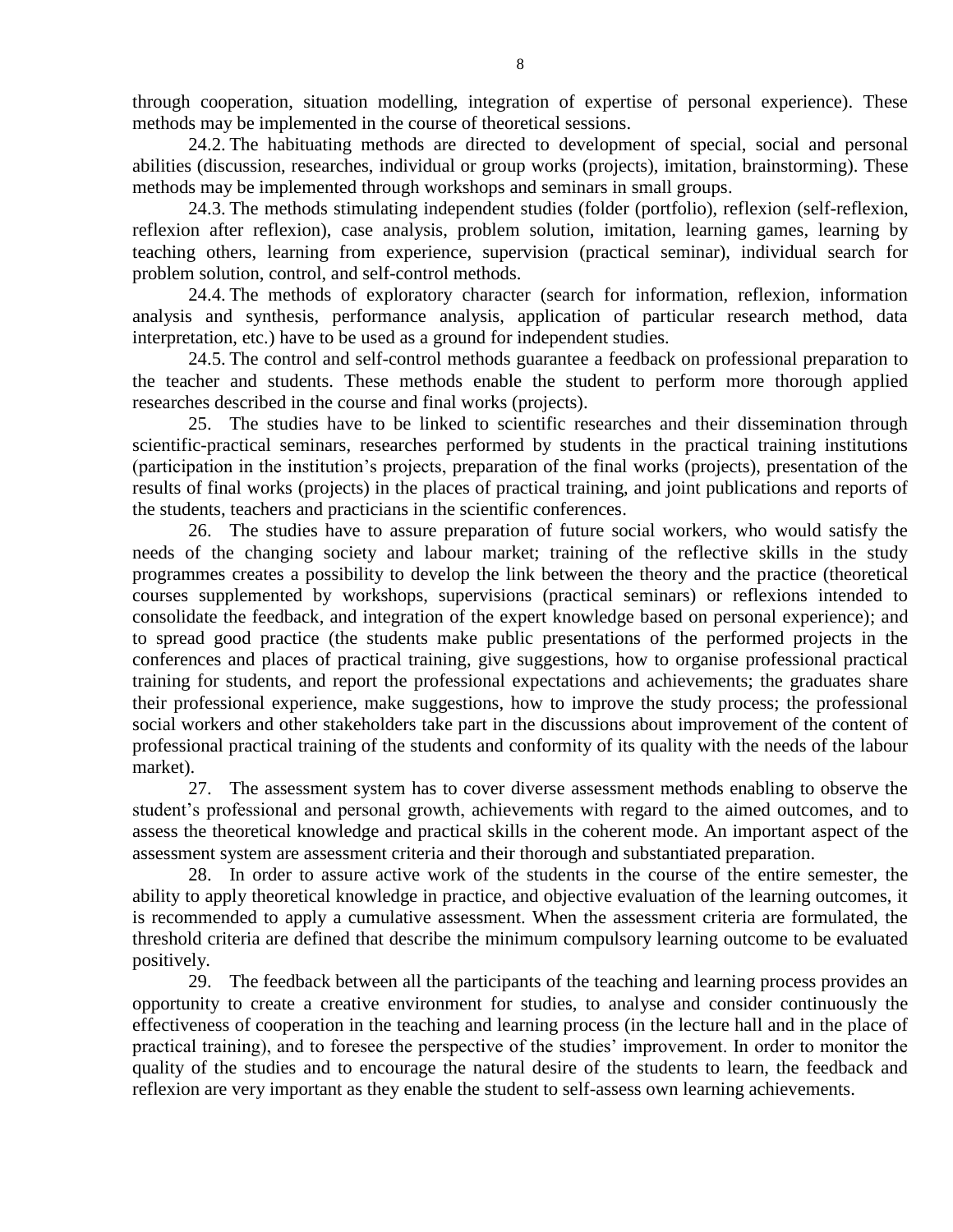### **CHAPTER V REQUIREMENTS FOR IMPLEMENTATION OF STUDY PROGRAMMES**

30. The requirements imposed for the teachers teaching the study programmes of professional bachelor, bachelor and master are the following:

30.1. the subjects of the study programmes of the first and second cycles may be taught by the persons, who have at least the master's degree and the qualification in higher education that would be in conformity with the field of studies or researches of the taught subject. All the teachers in the study field of social work have to link the taught subject to the problems of social work, and to illustrate the theoretical knowledge with the examples from practical social work;

30.2. at least half of the teachers teaching the subjects in the study field of social work shall have at least the master's degree in social sciences (field of social work), and the remaining part – at least the master's degree in other social sciences;

30.3. the teachers teaching the subjects intended for deeper specialisation in the field of social work and necessary for acquisition of competences for the work with the individual, family, group and community must have at least the master's degree in social sciences (field of social work) and experience in researches or practical work in the field of social work;

30.4. the teachers may coordinate the professional practical training of the students in higher education institutions if they have at least the bachelor's or professional bachelor's degree in social sciences (field of social work) in case of colleges, and at least the master's degree in social sciences (field of social work) in case of universities. It is recommended that the teachers coordinating the practical training of the students at higher education institutions would have the experience of teaching of the subjects in the study field of social work and/or practical social work experience of at least three years.

31. In case of the college studies, at least 10 percent of the volume of the subjects in the study field should be taught by the scientists with the doctoral degree, who would be conducting researches in the field of social work and publishing their results in the scientific publications, and participating in the national and international scientific and practical events on social work. At least 50 percent of the teachers of the study programme should have the experience of practical work and/or voluntary work in the area of taught subject of at least 3 years.

32. In case of the university studies of the first cycle, at least half volume of the subjects in the study field should be taught by the scientists with the doctoral degree, who would be conducting researches in the field of social work and publishing their results in the scientific publications, and participating in the national and international scientific and practical events on social work.

33. In case of the studies of the second cycle, at least 80 percent of the volume of the subjects in the study field should be taught by the scientists with the doctoral degree, where the field of scientific researches conducted by at least 60 percent of the teachers of the subjects in the field should comply with the subjects they teach. Other teachers may be practicians, who would have acquired at least 3-year professional practical experience in the last 7 years in compliance with the taught subjects. At least 20 percent of the subjects in the study field should be taught by the teachers, who hold the professor's office.

34. The studies of the first and seconds cycle in the field of social work end in the final work (project).

35. The professional bachelor's final work (project) of the first cycle has to be based on independent applied researches, to manifest the student's ability to analyse the cases of social work practice, and to foresee the expansion possibilities of social services in the institution or community. The final work (project) has to be based on the knowledge and skills acquired in the course of studies, and to manifest the capacities complying with the programme's aims. The student should use the final work (project) to show his or her level of knowledge and skills, ability to analyse the selected topic, to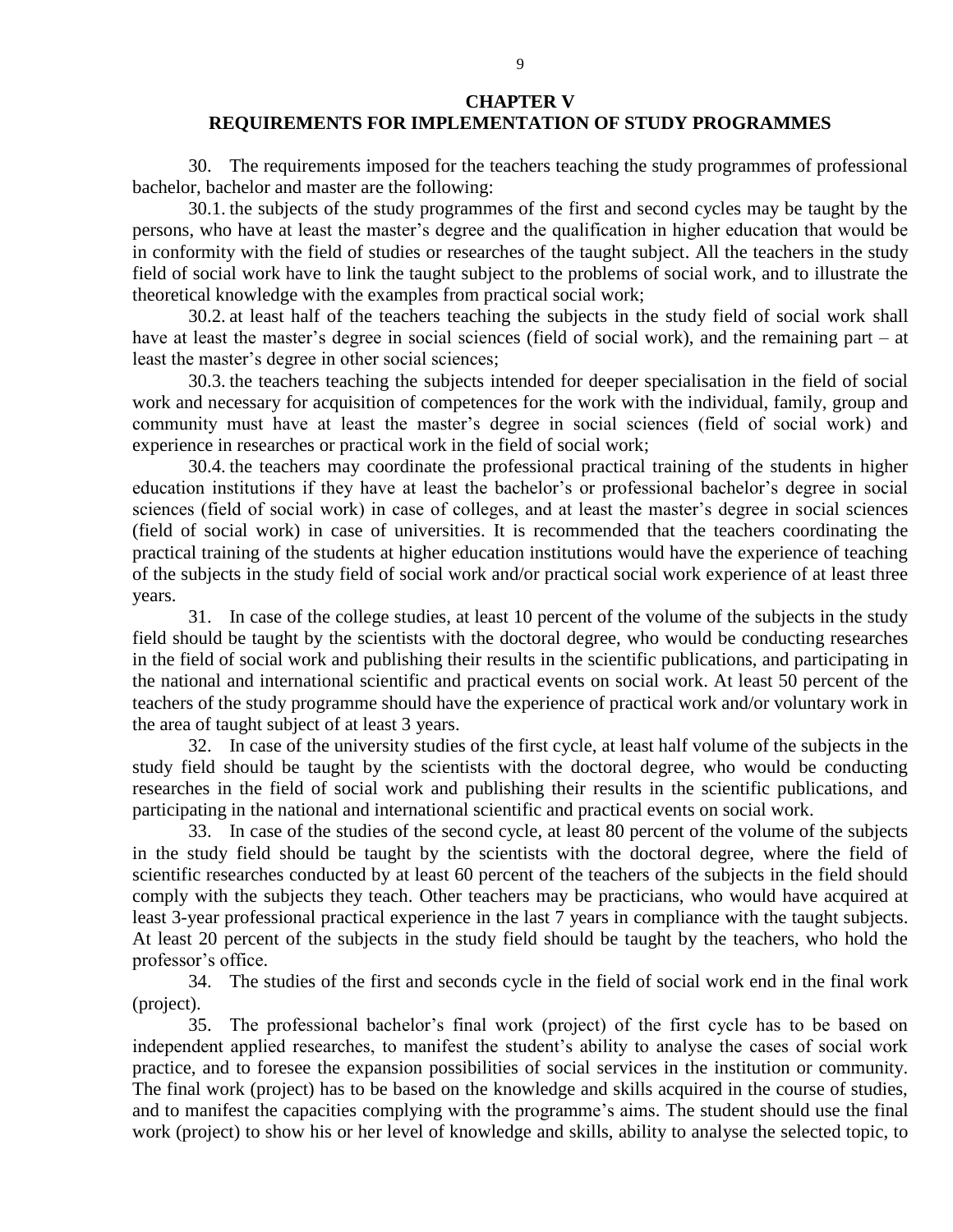take the results of earlier researches in the field of social work in consideration, to study independently, to carry out the empirical researches oriented to the practice of social work, to describe the performed practical research work, and to formulate clear and reasoned conclusions and recommendations, how to improve social work. The final works (projects) shall be prepared according to the requirements approved by the higher education institution.

36. The final work (project) of the studies of the first cycle has to be based on independent scientific researches and application of the knowledge, or prepared as the project that discloses the abilities in conformity of the programme's aims. The student should use the final work (project) to show his or her level of knowledge and skills, ability to analyse the selected topic, to take the results of earlier researches in the field (or branch) of social work in consideration, to study independently, to carry out the researches in the field (or branch) of social work, to describe the performed research work, and to formulate clear and reasoned research conclusions and recommendations according to the requirements of the higher education institution.

37. The final work (project) of the studies of the second cycle has to be based on independent scientific researches and application of the knowledge, or prepared as the project that discloses the abilities in conformity of the programme's aims. The student should use the final work (project) to show his or her level of knowledge and skills, ability to analyse the selected topic, to take the results of earlier national and international researches in the field (or branch) of social work in consideration, to study independently, to carry out the researches in the field (or branch) of social work, to present interpretations of the research results, to describe the performed research work, and to formulate clear and reasoned research conclusions and recommendations according to the requirements of the higher education institution.

38. When the final work (project) of the college studies of the first cycle is assessed, at least one member of the assessment and defence commission of final works (projects) must have a doctoral degree. At least one member of the commission has to be from another higher education institution that prepares specialists of social work, and at least one member has to be a representative of stakeholders. When the final work (project) of the university studies of the first cycle is assessed, at least 50 percent of the members of the assessment and defence commission of final works (projects) must have a doctoral degree. When the final work (project) of the studies of the second cycle is assessed, all the members of the assessment and defence commission of final works (projects) must have a doctoral degree, save for one member – representative of stakeholders, who must have at least the master's degree in social sciences. It is recommended for the chair of the commission to hold the professor's office.

39. The higher education institution shall choose the defence method of the final work (open, closed).

40. The professional practical training is an integral and compulsory part of the study programme.

41. It is recommended that the volume of professional practical training in the study programmes of the first cycle would amount to 30 study credits at the most. Depending on the character of the study programme, the professional practical training in the study programme of the second cycle (scientific research practical training, practical training of social work management) would amount to at least 5 study credits.

42. The professional practical training in the study programmes of social science is organised in accordance with the procedure prepared by the higher education institution for professional practical training.

43. It is recommended to give at least 15 percent of the time of professional practical training for individual and group reflexions or supervisions (practical seminars) in case of studies of the first and second cycles.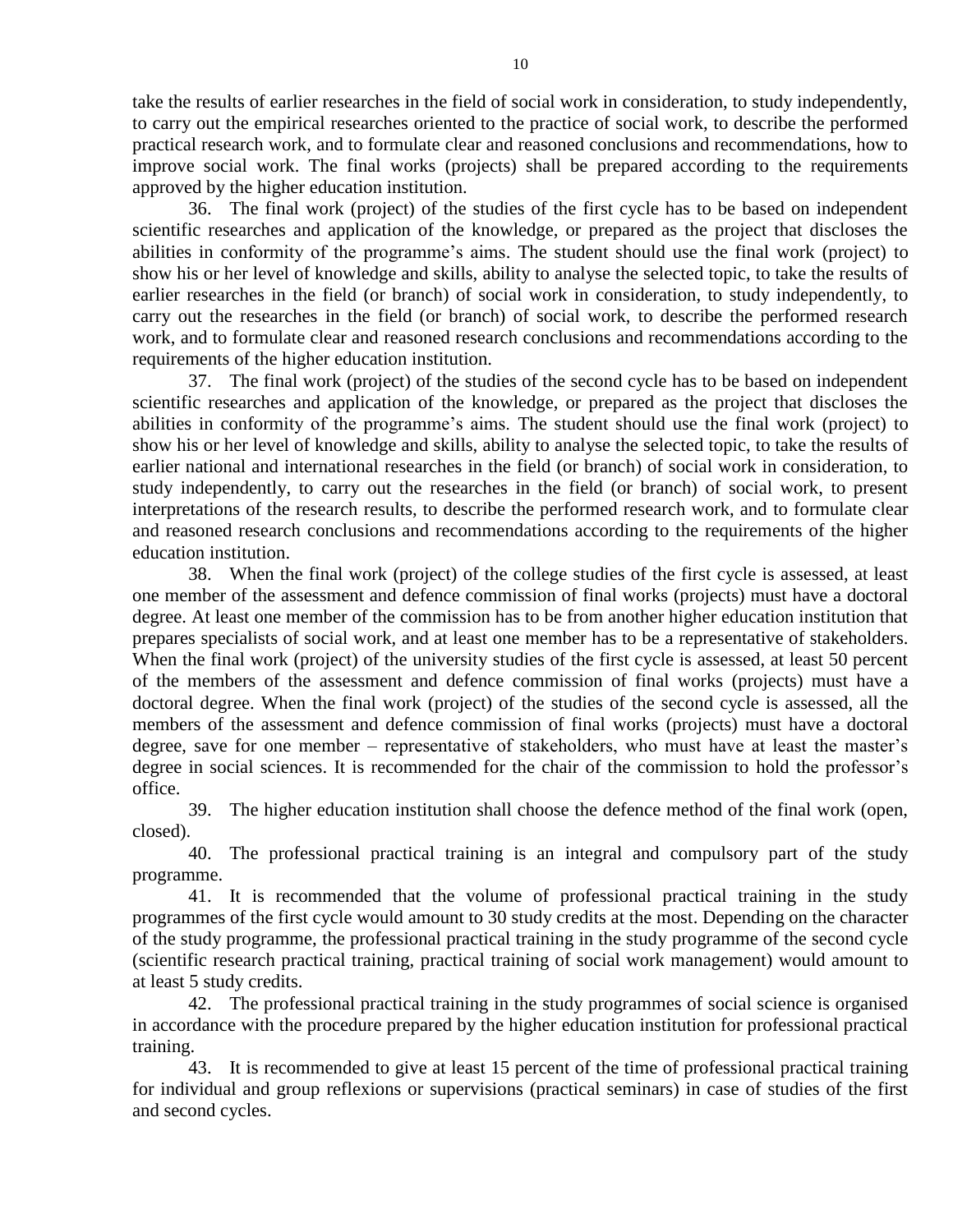44. The conditions for experience-based learning have to be created in the course of the organisation process of professional practical training by linking the professional activities, teaching and development of personality:

44.1. the professional practical training in the college studies has to be followed by supervisions conducted by the supervisor (a person, who has completed the supervision training programmes) or the teacher, who would have certain consulting competences. During the supervisions (practical seminars), the students reflect practical cases, share their experience, and consider critically the process of critical training with regard to the contexts of studies and practical training in the organisations. It is recommended to conduct the supervision (practical seminars) for the groups of students not exceeding 12 persons;

44.2. the professional practical training in the university studies of the first cycle has to be followed by group workshops of analysis of practical cases conducted by the teacher, who has been trained as a supervisor (a person, who has completed the supervision training programmes) or the teacher, who would have other experience of group work, consulting, coaching, etc. During the supervisions (practical seminars), the students reflect practical cases, share their experience, and consider critically the process of critical training with regard to the contexts of studies and practical training in the organisations. It is recommended to conduct the supervision (practical seminars) for the groups of students not exceeding 12 persons;

44.3. the professional practical training in the studies of the second cycle has to be followed by individual or group supervisions (practical seminars) conducted by the teacher, who has been trained as a supervisor (a person with the master's degree in social work, who has completed the supervision training programmes) or the teacher, who would have consulting experience. The purpose of the supervisions (practical seminars) is consulting on practical training with the focus on practical situations, their structural and institutional preconditions, and the crucial interaction of participants in practical training in these situations. During the supervision (practical seminars), the dynamics of relations, professional, organisational and field dynamics are taken into consideration. The supervision (practical seminars) has to be conducted for the groups of students not exceeding 12 persons.

45. The process of organisation of practical training shall be implemented in cooperation with the stakeholders:

45.1. the tutors of practical training supervising the professional practical training of the students in institutions or organisations shall be involved into the process of improvement of the content of practical tasks and organisation of practical training;

45.2. the tutors of practical training supervising the professional practical training of the students of college studies in institutions or organisations must have at least the professional bachelor's or bachelor's degree in the study field of social work and at least three-year practical work experience of social work;

45.3. the tutors of practical training supervising the professional practical training of the students of university studies of the first cycle in institutions or organisations must have at least the master's degree in the study field of social work and at least three-year practical work experience of social work;

45.4. the professional practical training of the students of the studies of the second cycle in institutions or organisations has to be tutored only by the university's professor who has the doctoral degree in the field of social work, whose researches would cover the field of practical social work and/or who would have at least three-year practical work experience of social work.

46. The tasks of the professional practical training shall be prepared aiming at professional growth and linking the academic preparation with the competence of practical activity. The professional practical training in the college and university studies of the first cycle shall be organised in such a way so that the student would get familiar with the institutions providing various social services and would be able to train the professional competences starting with the observation and